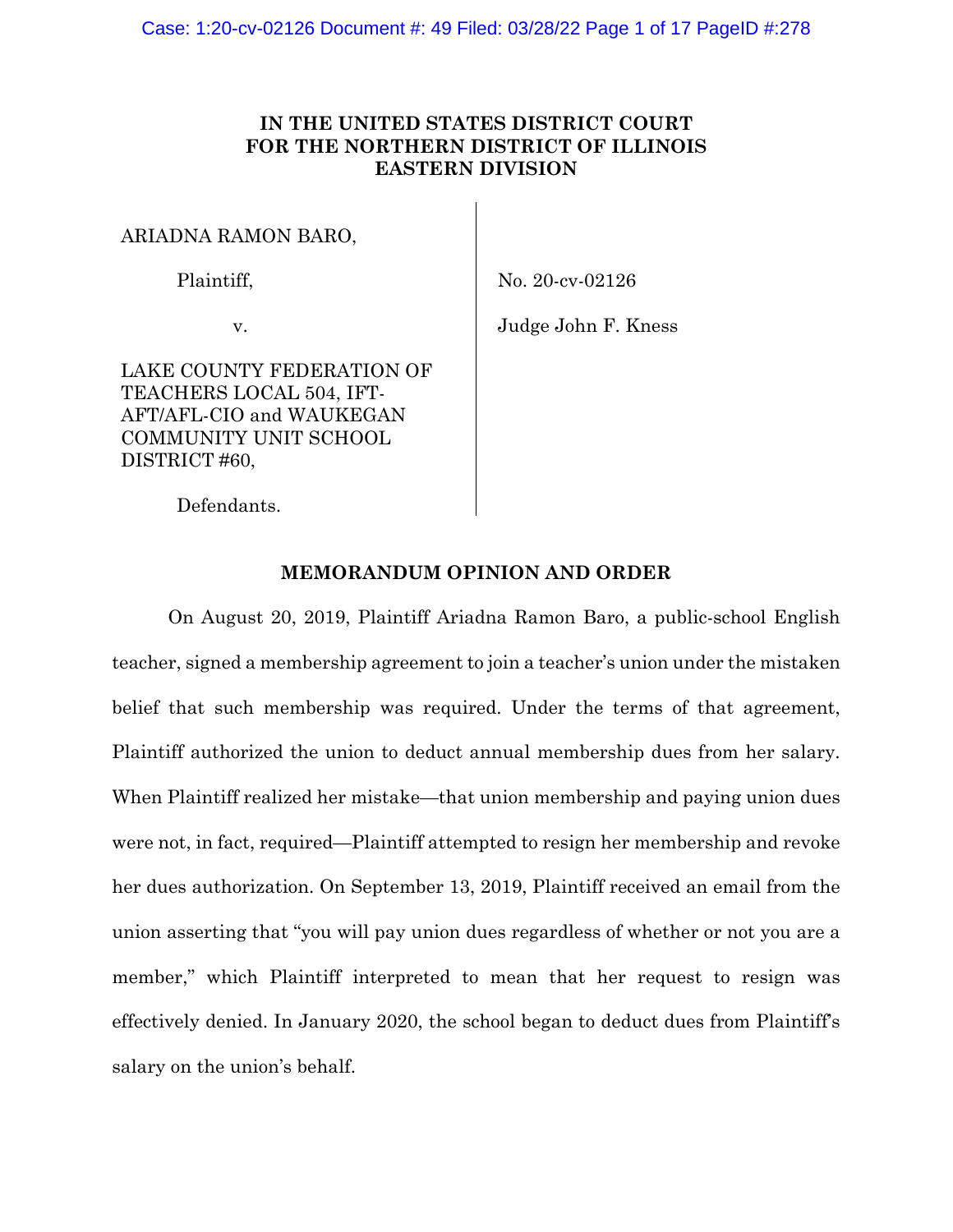#### Case: 1:20-cv-02126 Document #: 49 Filed: 03/28/22 Page 2 of 17 PageID #:279

On April 3, 2020, Plaintiff filed a § 1983 claim against her employer and the Union for violating her First Amendment rights under *Janus v. Am. Fed'n of State, Cnty., & Mun. Emps., Council 31*, — U.S. —, 138 S. Ct. 2448 (2018). On April 10, 2020, the Union sent Plaintiff a formal acknowledgment of her resignation, assurance that dues would no longer be deducted from her earnings, and a check for a full refund of the dues, plus five hundred additional dollars to compensate Plaintiff for her troubles. Plaintiff refused to accept the check and instead amended her complaint to add a claim for punitive damages.

Now before the Court are Defendants' fully briefed motions to dismiss. As explained below, Plaintiff's voluntary choice to join her school's local union—even if ill-informed—means that Plaintiff is bound by the terms of the union membership agreement and thus cannot show that the deduction of dues from her paycheck violated the First Amendment. Accordingly, Defendants' motions are granted, and the case is dismissed.

### **I. BACKGROUND**

Plaintiff Ariadna Ramon Baro, a citizen of Spain, relocated to Waukegan, Illinois in 2019 to begin work as an English-as-a-second-language teacher for high school students in the Waukegan Community Unit School District #60 (the "District"). (First Amended Complaint ("FAC"), Dkt. 7 ¶ 10.) On August 20, 2019, Plaintiff attended an orientation meeting at which a representative of Defendant Lake County Federation of Teachers, Local 504, IFT-AFT/AFL-CIO (the "Union") presented information about the teachers' union. (*Id*. ¶ 11.) Believing that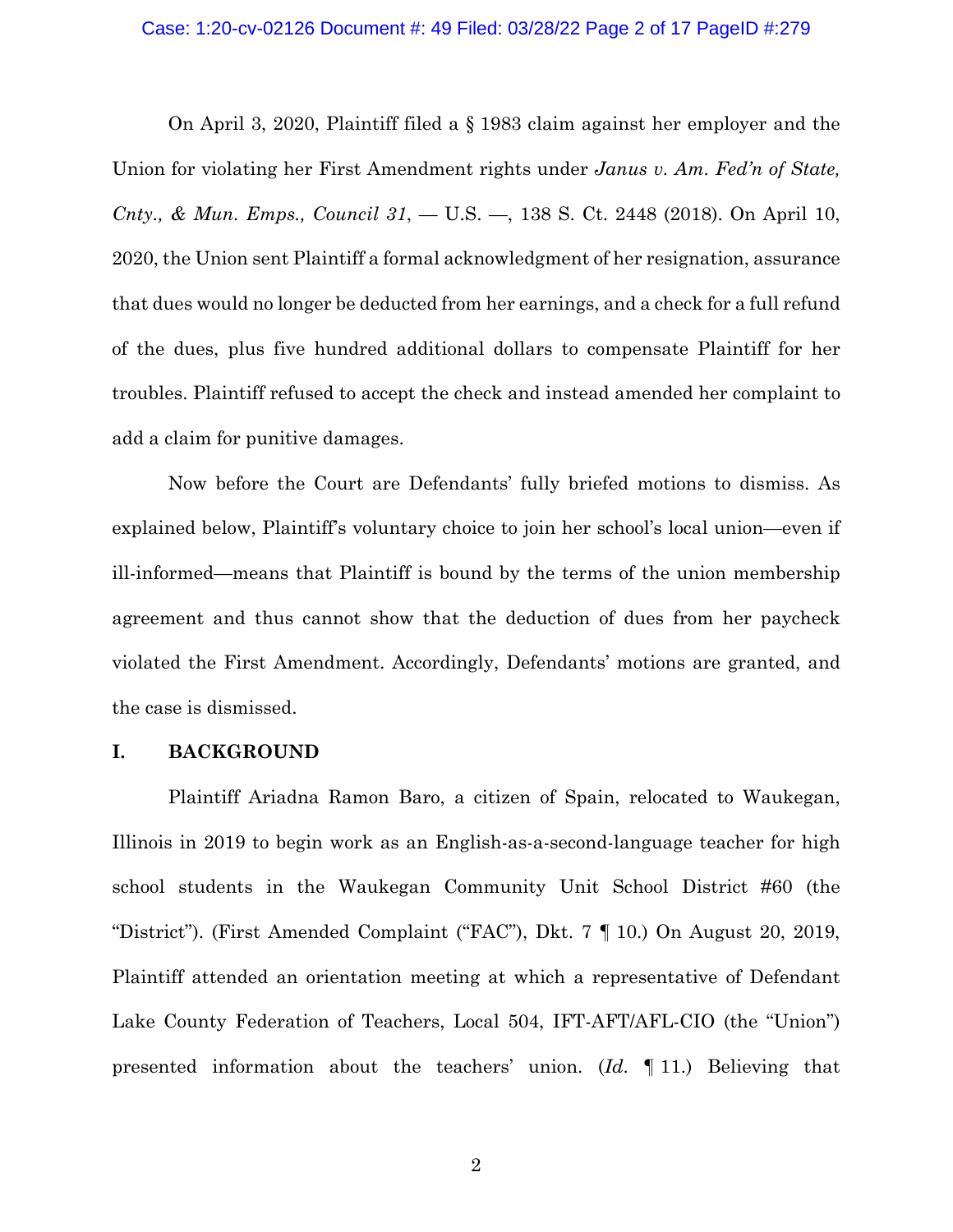### Case: 1:20-cv-02126 Document #: 49 Filed: 03/28/22 Page 3 of 17 PageID #:280

membership in the Union was required, Plaintiff filled out the union membership card and returned it to the representative. (*Id*.) Under the terms of that union membership agreement, Plaintiff agreed to authorize the Union "to deduct from [Plaintiff's] earnings on a regular pro rata basis . . . [a]n amount equal to the current annual membership dues as certified by [the Union] . . . for a period of one year[.]" (FAC, Exh. A.)

A few days later, Plaintiff "learned that union membership and paying the union was, in fact, not required," contrary to her prior belief. (*Id*. ¶ 12.) She then sent letters to both the District and the Illinois Federation of Teachers (the Union's affiliated entity) resigning her membership. (*Id*. ¶ 13.) In those letters, Plaintiff declared that her earlier dues-deduction authorization "was signed under a framework *Janus* declared unconstitutional." (*Id.*, Exhs. B & C.) On September 13, 2019, Plaintiff received an unrelated email from "Mr. Weber," a fellow teacher and a union representative, stating that "you will pay union dues regardless of whether or not you are a member." (*Id*. ¶ 14.) This statement, Plaintiff admits, was not true. (*Id.* ¶ 14.) But Plaintiff believed at the time that this emailed statement "meant that her request to resign was effectively denied." (*Id*. ¶ 15.)

In January 2020, the District began deducting Union dues from Plaintiff's paycheck and remitting them to the Union. (*Id*. ¶ 16.) On February 3, 2020, Plaintiff again contacted her Union representative and the District's payroll department to explain that she wanted to resign her membership and stop paying dues. (*Id*. ¶ 17.) But the payroll department told her that it could not stop deducting the dues and

3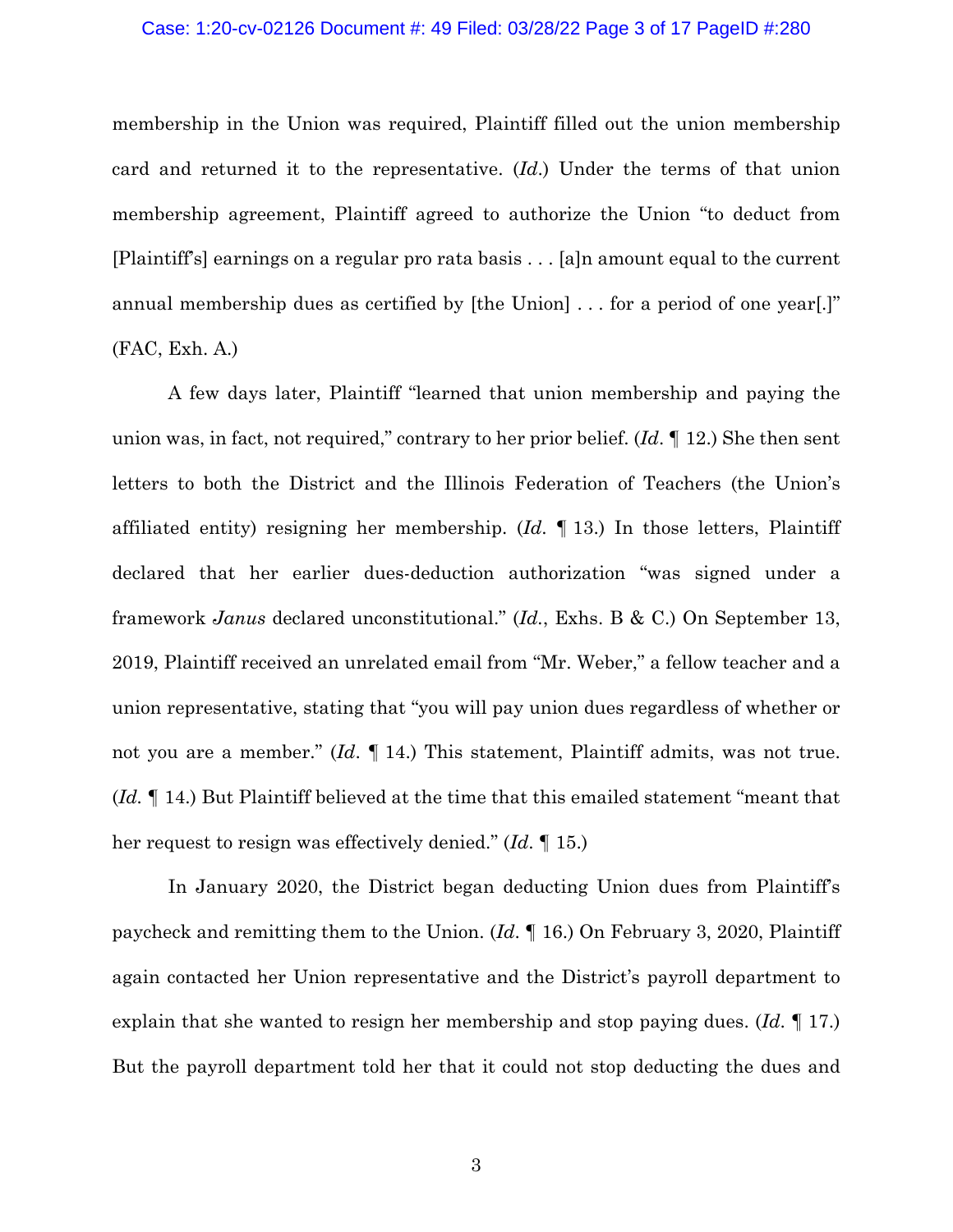## Case: 1:20-cv-02126 Document #: 49 Filed: 03/28/22 Page 4 of 17 PageID #:281

that she would have to speak to her Union representative. (*Id*.) The Union president then contacted Plaintiff and explained that she would have to wait until the withdrawal period in August 2020 to resign her membership and stop the deduction of dues. (*Id*.)

Plaintiff filed her first complaint in this case on April 3, 2020, under 42 U.S.C. § 1983 and 28 U.S.C. § 2201(a) against Defendants for violating her First Amendment rights by allegedly withholding Plaintiff's dues without Plaintiff's consent. (*Id*. ¶ 18; Dkt. 1.) Specifically, Plaintiff sought various declarations regarding Defendant's violation of Plaintiff's First Amendment rights under *Janus*, an injunction barring the further deduction of her Union dues, damages in the form of all dues collected from her, and costs and fees under 42 U.S.C. § 1988. (*See* Dkt. 1.) On April 15, 2020, Plaintiff received a letter from the Union acknowledging her resignation and explaining that dues would no longer be deducted. (FAC ¶ 18.) The letter included a check for \$829.30, which represented "a full refund of all [Plaintiff's] dues plus an additional five hundred dollars for your efforts in pursuing this matter." (*Id*. ¶ 18, Exh. F.) Plaintiff returned the check (*id.* ¶ 20) and filed an amended complaint on April 24, 2020 that added a claim for punitive damages (*See* FAC). Now before the Court are Defendants' fully briefed motions to dismiss. (Dkts. 20, 22.) For the reasons discussed below, Defendants' motions to dismiss are granted.

## **II. LEGAL STANDARD**

A motion under Rule 12(b)(6) "challenges the sufficiency of the complaint to state a claim upon which relief may be granted." *Hallinan v. Fraternal Order of Police*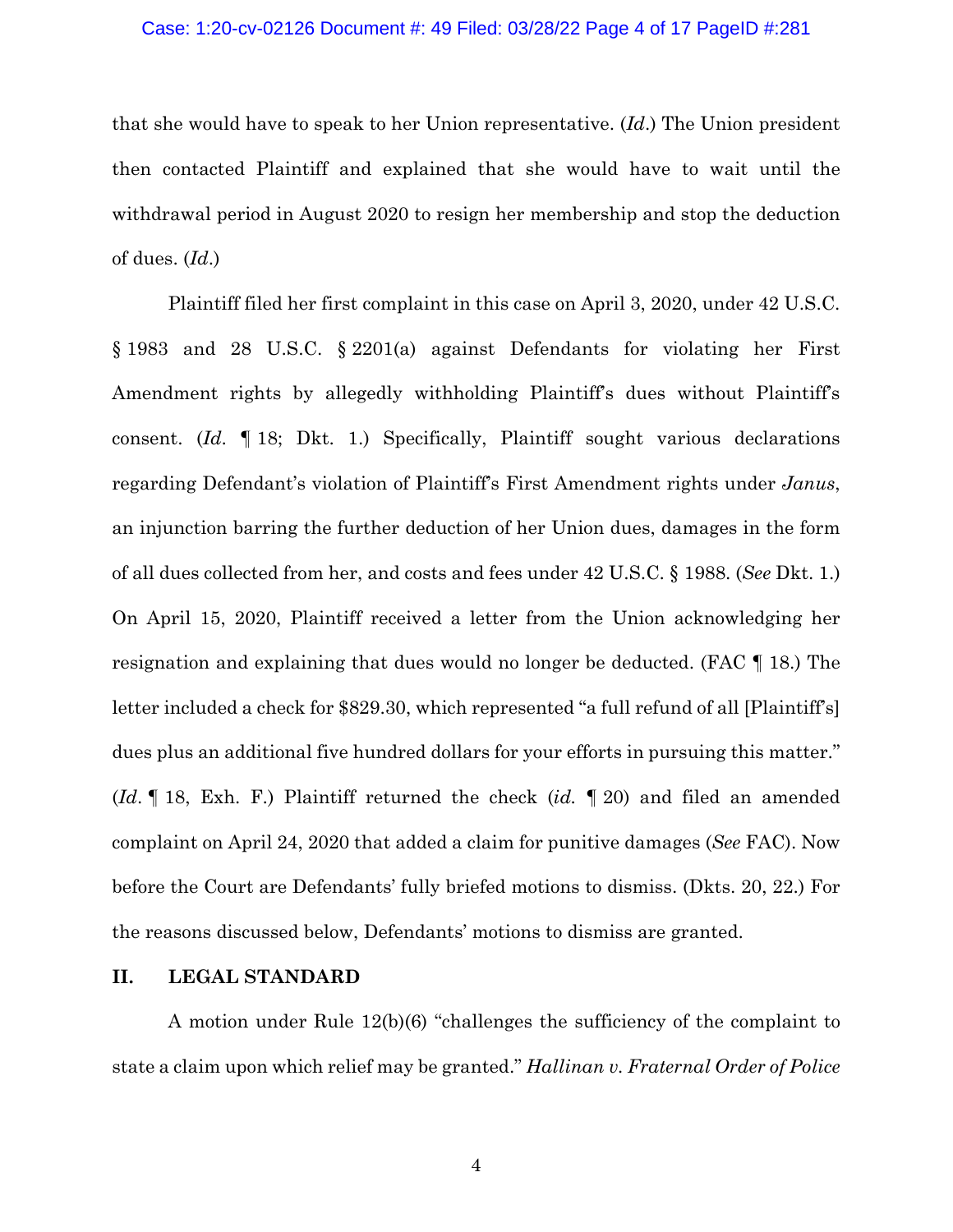*of Chicago Lodge No. 7*, 570 F.3d 811, 820 (7th Cir. 2009). Each complaint "must contain sufficient factual matter, accepted as true, to 'state a claim to relief that is plausible on its face.' " *Ashcroft v. Iqbal*, 556 U.S. 662, 678 (2009) (quoting *Bell Atlantic Corp. v. Twombly*, 550 U.S. 544, 570 (2007)). Those allegations "must be enough to raise a right to relief above the speculative level." *Twombly*, 550 U.S. at 555. Put another way, the complaint must present a "short, plain, and plausible factual narrative that conveys a story that holds together." *Kaminski v. Elite Staffing, Inc.*, 23 F.4th 774, 777 (7th Cir. 2022) (internal quotation omitted). In evaluating a motion to dismiss, the Court must accept as true the complaint's factual allegations and draw reasonable inferences in the plaintiff's favor. *Iqbal*, 556 U.S. at 678. But even though factual allegations are entitled to the assumption of truth, mere legal conclusions are not. *Id.* at 678–79.

### **III. DISCUSSION**

Defendants contend that Plaintiff's complaint must be dismissed under both 12(b)(6) and 12(b)(1). (Dkts. 21, 22.) Defendants first argue that Plaintiff's claim does not implicate the First Amendment because Plaintiff voluntarily entered into a private agreement with Defendants. (Dkt. 21 at 5–7; Dkt. 22 at 1–2.) Defendants also contend that their tender to Plaintiff, made after Plaintiff brought this action, eliminated any case or controversy between the parties. (Dkt. 21 at 9–14; Dkt. 22 at 2–3.) As matter of jurisdiction, the Court first addresses the issue of mootness.

## **A. Plaintiff's case is not moot**

If a case becomes moot at any point during the proceedings, it is "no longer a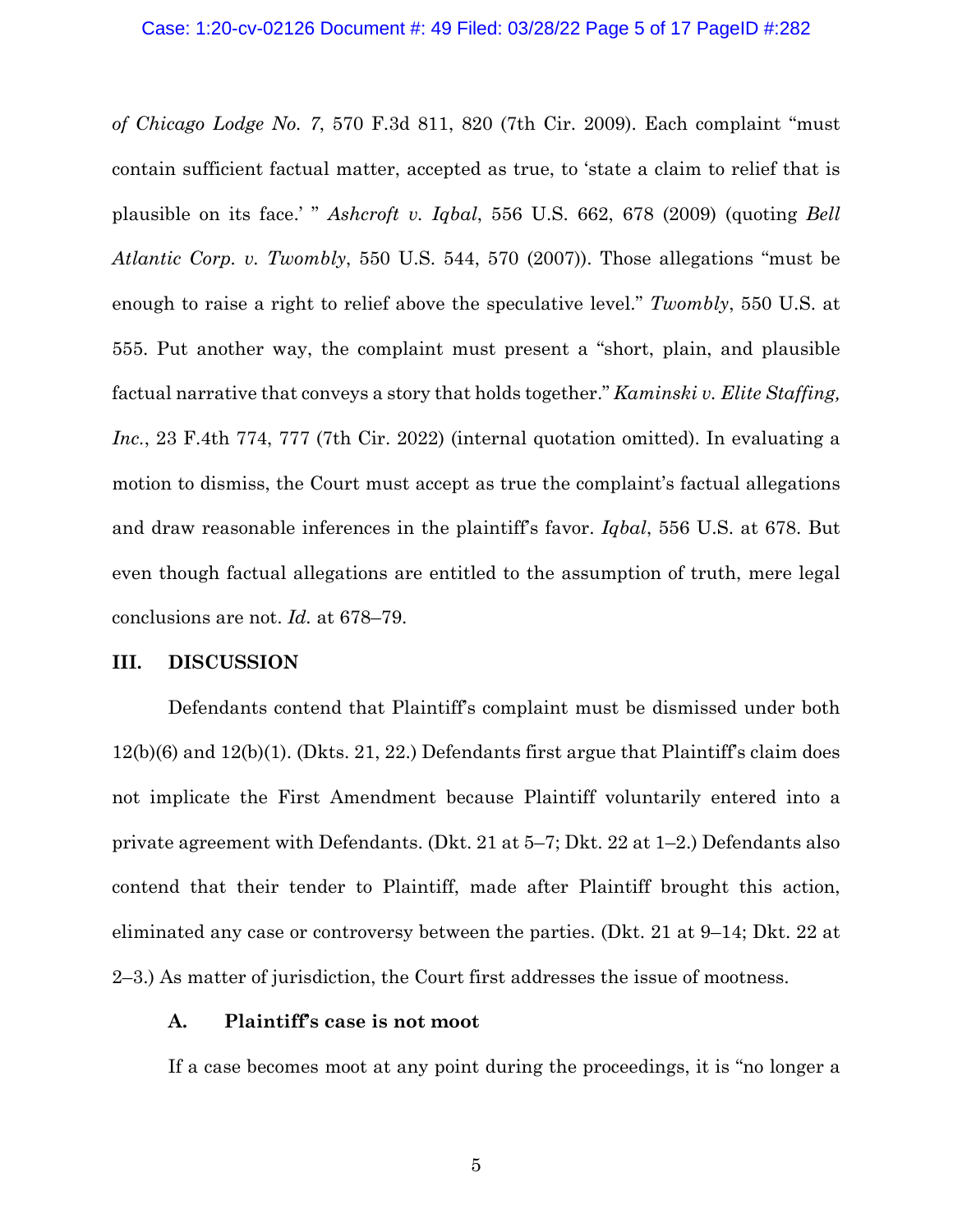### Case: 1:20-cv-02126 Document #: 49 Filed: 03/28/22 Page 6 of 17 PageID #:283

Case or Controversy for purposes of Article III and is outside the jurisdiction of the federal courts." *Big Shoulders Cap. LLC v. San Luis & Rio Grande R.R., Inc.*, 13 F.4th 560, 570 (7th Cir. 2021). A case is moot when "the issues presented are no longer 'live' or the parties lack a legally cognizable interest in the outcome." *L.A. Cnty. v. Davis*, 440 U.S. 625, 631 (1979) (quoting *Powell v. McCormack*, 395 U.S. 486, 496 (1969)). The party asserting mootness bears a "heavy burden of proof" in demonstrating it is "absolutely clear that the allegedly wrongful behavior could not reasonably be expected to recur." *Freedom From Religion Found., Inc. v. Concord Comm. Schs.*, 885 F.3d 1038, 1051 (7th Cir. 2018). The proper test for mootness is "whether it is still possible to fashion some form of meaningful relief to the [Plaintiff] in the event [she] prevails on the merits." *Holder v. Ill. Dept. of Corrs.*, 751 F.3d 486, 498 (7th Cir. 2014). To answer this question, the Court must determine whether Plaintiff remains injured and what relief Plaintiff requests.

At the crux of Plaintiff's alleged injury is a constitutional deprivation; namely, that Defendants violated Plaintiff's First Amendment rights under *Janus* by withholding union dues from Plaintiff's pay. To remedy this, Plaintiff requests: (1) a declaration that the union membership card she signed did not waive her First Amendment rights under *Janus* and that Defendants' actions thereby violated Plaintiff's constitutional rights; (2) actual damages for all union dues collected from her; (3) punitive damages against the Union; and (4) costs and attorneys' fees. (FAC at 8–9.) After Plaintiff filed this case, but before she filed the operative complaint, the District ceased withholding union dues from Plaintiff's paycheck and remitting them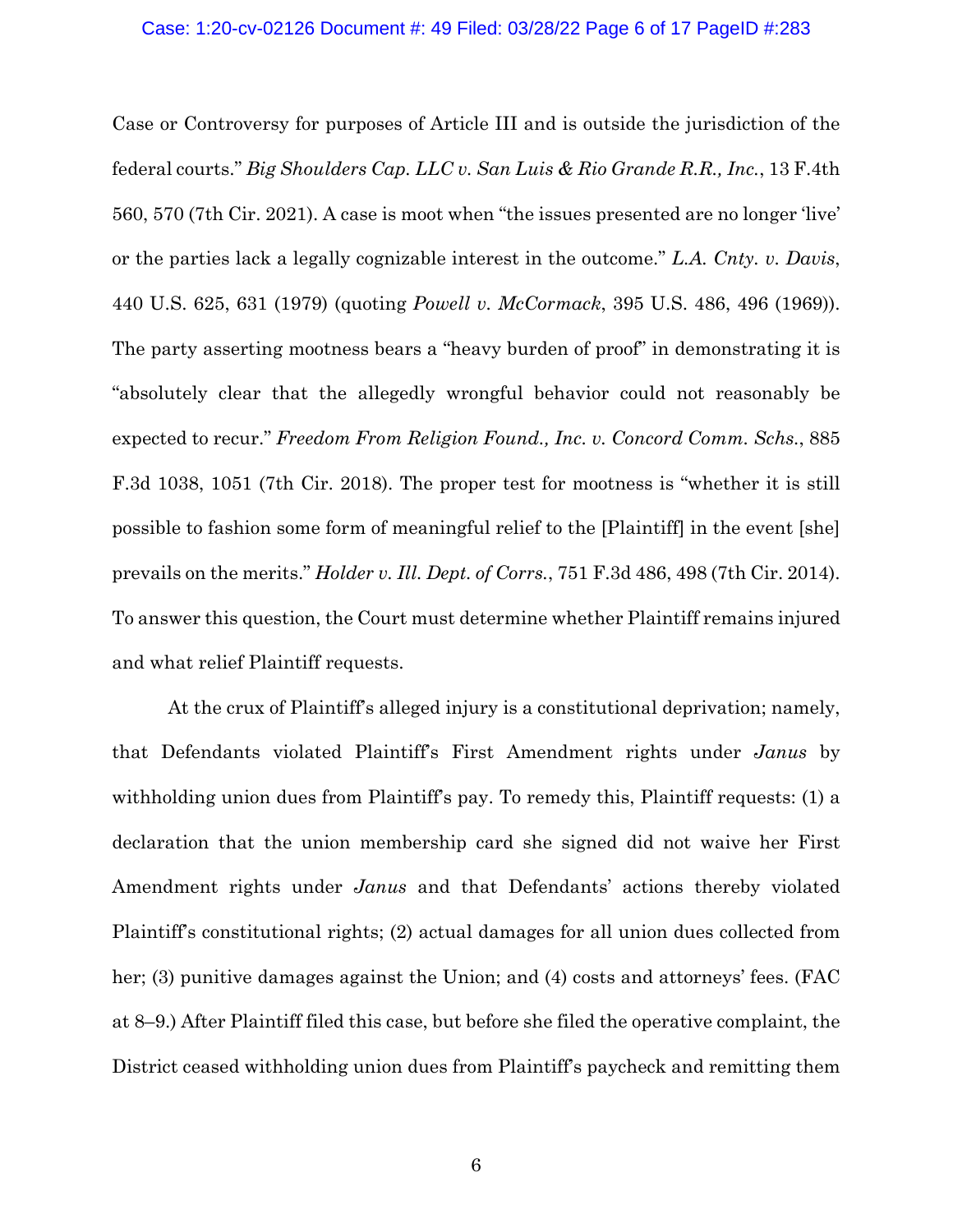#### Case: 1:20-cv-02126 Document #: 49 Filed: 03/28/22 Page 7 of 17 PageID #:284

to the Union, and the Union voluntarily attempted to fully refund garnished dues plus a \$500 check for Plaintiff's "efforts in pursuing this matter." (*Id.* ¶¶ 18–19, Exh. F.) Plaintiff returned the check, (*id.* ¶ 20) and filed an amended complaint with an added claim for punitive damages.

As a general rule, an unaccepted settlement offer does not render a case moot. *Campbell-Ewald Co. v. Gomez*, 577 U.S. 153, 162 (2016). And the Seventh Circuit has overruled a number of its decisions to the extent they hold that "a defendant's offer of full compensation moots the litigation or otherwise ends the Article III case or controversy." *Chapman v. First Index, Inc*., 796 F.3d 783, 787 (7th Cir. 2015). <sup>1</sup> *Chapman* went so far as to suggest that "[e]ven a defendant's proof that the plaintiff has *accepted* full compensation ... is an affirmative defense rather than a jurisdictional bar." *Id.* Under *Chapman*, Defendant's attempted reimbursement cannot create a jurisdictional bar to Plaintiff's claim for damages. As a result, Plaintiff's claim for monetary relief is not moot. For the same reason, Plaintiff's requested declaratory relief under 28 U.S.C. § 2201 also survives a Rule 12(b)(1) challenge. *See NewPage Wis. Sys. Inc. v. United Steel, Paper & Forestry, Rubber, Mfg., Energy Allied Indus. & Serv. Workers Int'l Union, AFL-CIO/CLC*, 651 F.3d 775, 776 (7th Cir. 2011) ("Declaratory judgment actions are authorized as long as there is an actual controversy between the two parties").

<sup>&</sup>lt;sup>1</sup> *Chapman* explained that "[i]f an offer to satisfy all of the plaintiff's demands really moots a case, then it self-destructs. Rule 68 is captioned 'Offer of Judgment.' But a district court cannot enter judgment in a moot case. . . . So if [Defendant tendered an offer that] made this case moot, even if [Plaintiff] had accepted it the district court could not have ordered [Defendant] to pay." *Chapman*, 796 F.3d at 786.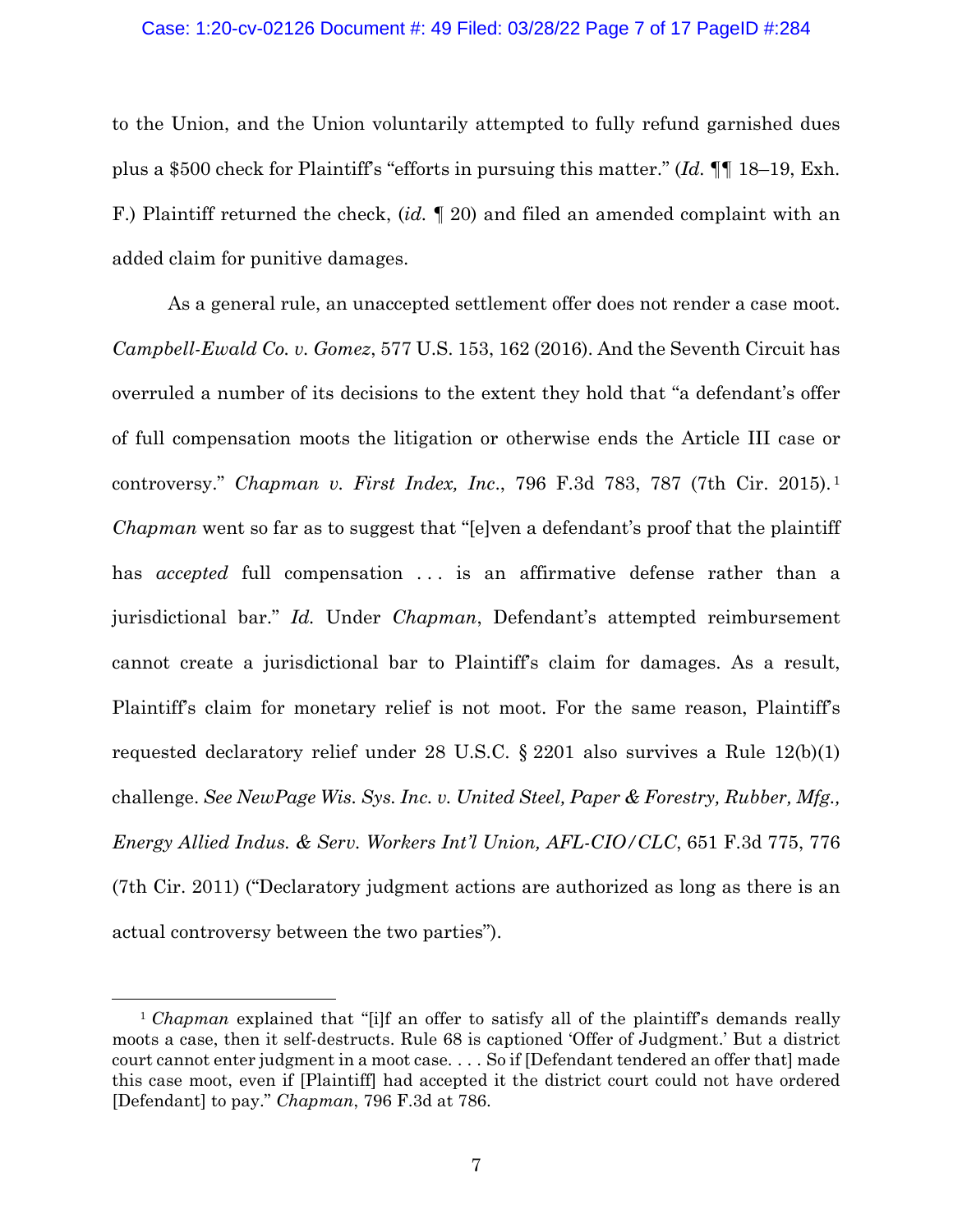Without regard to whether any prospective injunction would provide meaningful relief to Plaintiff,2 Plaintiff's claims for damages and declaratory relief satisfy the "Article III minima of injury-in-fact" to maintain "requisite standing." *Havens Realty Corp. v. Coleman*, 455 U.S. 363, 371 (1982). It is well established that "even the availability of a 'partial remedy' is 'sufficient to prevent [a] case from being moot.' " *Calderon v. Moore*, 518 U.S. 149, 150 (1996) (quoting *Church of Scientology of Cal. V. United States*, 506 U.S. 9, 13 (1992)). Thus, so long as Plaintiff has some available remedy—even if not "fully satisfactory"—Plaintiff's case is not moot. *Id.*

In view of *Chapman*, Plaintiff's claim for monetary damages and declaratory relief are not rendered moot by Defendant's voluntary attempts to provide a remedy. Because a case or controversy exists, the Court retains its jurisdiction under Article III and can proceed to address Defendants' motion to dismiss under Rule 12(b)(6).

<sup>2</sup> Before Plaintiff filed her operative complaint, the Union had already ceased the challenged conduct: the Union acknowledged Plaintiff's request to become a nonmember and ceased deducting dues from her paycheck. (FAC, Exh. F.) Although a defendant's voluntary cessation of challenge conduct "does not necessarily render a case moot," if a defendant "sincerely self-corrects the practice at issue, a court will give this effort weight in its mootness determination." *Freedom From Religion Found.*, 885 F.3d at 1051 (citing *Wis. Right to Life, Inc. v. Schober*, 366 F.3d 485, 492 (7th Cir. 2004)). Even viewed in the light most favorable to Plaintiff, the complaint does not suggest the Union's conduct is reasonably expected to recur. Plaintiff admits that the statement she received—that she would have to "pay union dues regardless of whether or not [she became] a member"—"was not true." (Dkt. 7 ¶ 14.) For its part, the Union disavows its "legally inaccurate" statement in the letter as a "misstatement." (Dkt. 21 at 7.) Plaintiff further concedes that she "might not ever face the unconstitutional conduct alleged in her complaint again given [the Union's] voluntary cessation," and that the Union's conduct "may make [Plaintiff's] requested injunctive relief . . . moot." (Dkt. 27 at 9.) Although the pleadings create no reason to believe that Defendant could "resurrect the older procedure in the future," *Boyd v. Adams*, 513 F.2d 83, 89 (7th Cir. 1975), Plaintiff, for the reasons identified in this opinion, maintains justiciable claims for damages and declaratory relief. *Calderon v. Moore*, 518 U.S. 149, 150 (1996).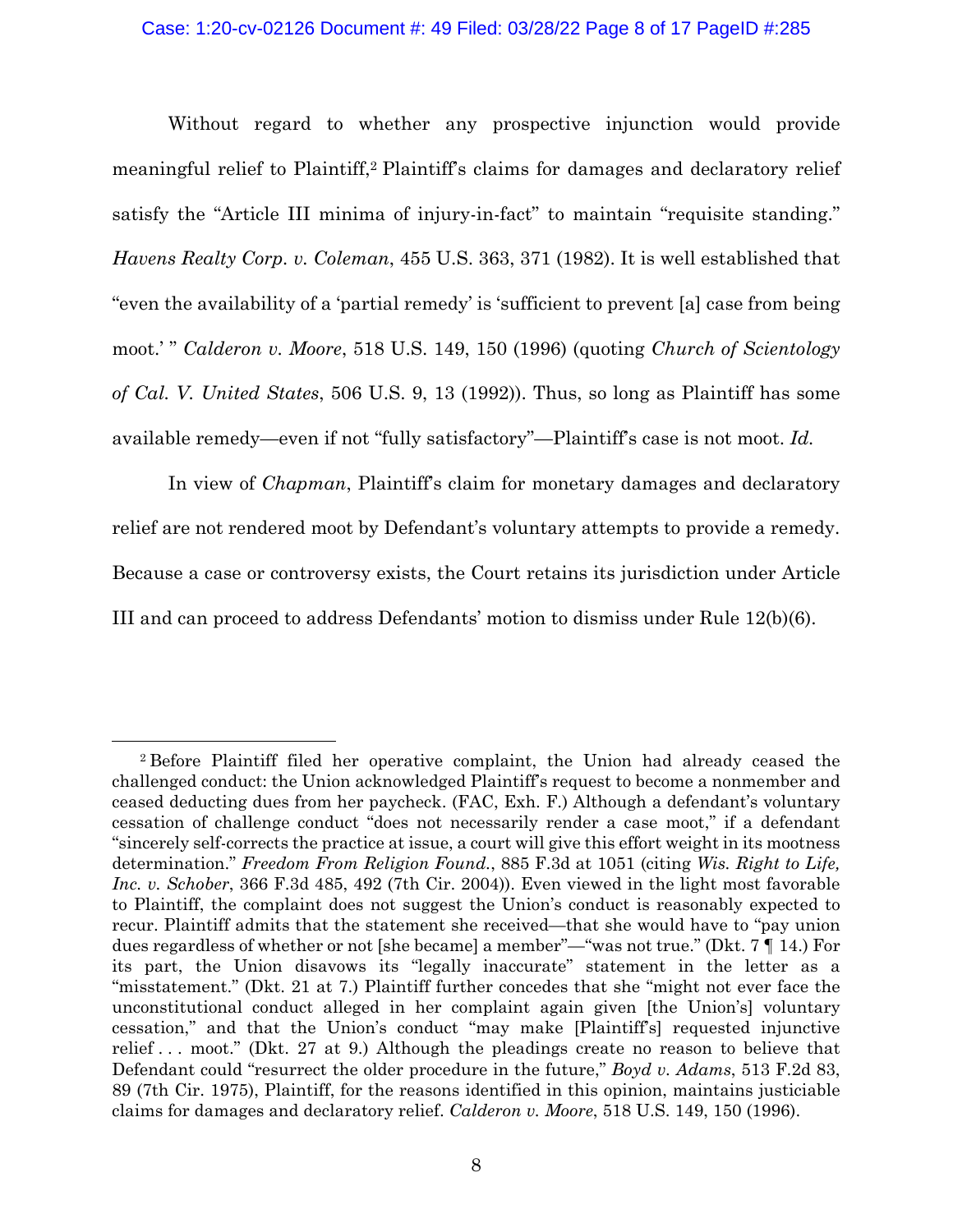## **B. Plaintiff's complaint does not implicate the First Amendment**

In 2018, the Supreme Court held that "[n]either an agency fee for any other payment to the union may be deducted from a nonmember's wages, nor may any other attempt be made to collect such a payment, *unless the employee affirmatively consents to pay*. By agreeing to pay, *nonmembers* are waiving their First Amendment rights, and such a waiver cannot be presumed." *Janus*, 138 S. Ct. at 2486 (emphasis added). But "*Janus* said nothing about union members who . . . freely chose to join a union and voluntarily authorized the deduction of union dues, and who thus consented to subsidizing a union." *Bennett v. Council 31 of the Am. Fed'n of State, Cnty. & Mun. Emps., AFL-CIO*, 991 F.3d 724, 732 (7th Cir. 2021).

*Janus* held that the First Amendment prohibits unions from forcing compulsory payroll deductions—*i.e.*, "fair share" fees—from workers who are not union members. *Janus*, 138 S. Ct. at 2486. In *Janus*, the plaintiff was not a member of the union, but the collective bargaining agreement nevertheless required him to pay agency fees to the union, which in turn spent that money in part on lobbying and advertising on behalf of the union. *Id.* As the Supreme Court explained, compelling nonmembers to subsidize the activities of a public sector union by automatically deducting fair-share fees runs afoul of the First Amendment absent an employee's affirmative consent and waiver of such right as shown by "clear and compelling evidence." *Id.*

Plaintiff's claim presupposes that the Supreme Court's decision in *Janus* established a First Amendment right for all public employees—including union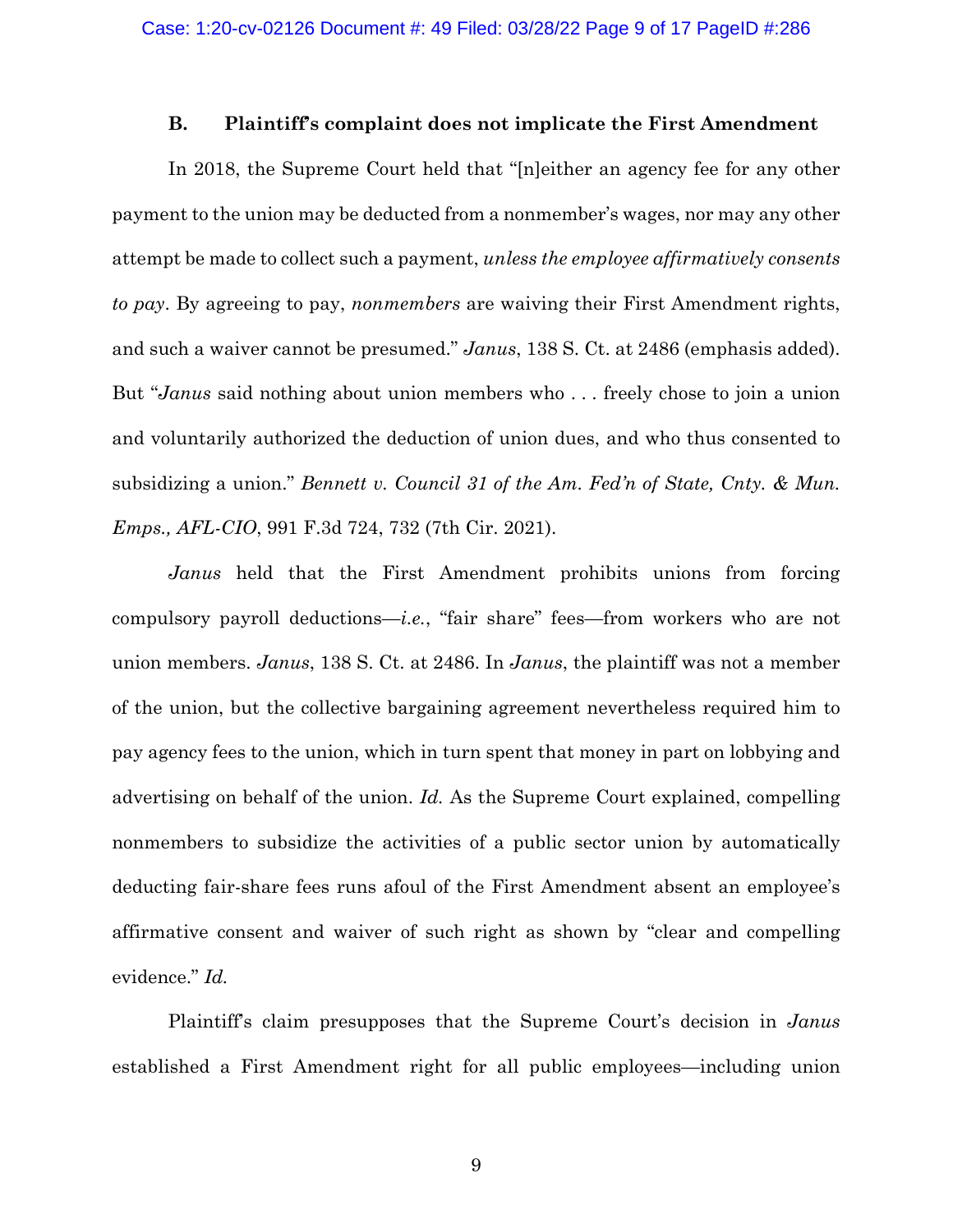#### Case: 1:20-cv-02126 Document #: 49 Filed: 03/28/22 Page 10 of 17 PageID #:287

members—not to subsidize a union by means of deduction of union dues without first affirmatively consenting to waive that right. But the Seventh Circuit expressly rejected that reading of *Janus* in *Bennett v. AFSCME Council* 31, joining instead "a swelling chorus of courts" that have held *Janus* does not, as a matter of law, require a constitutional waiver before union dues are deducted from employees who have chosen to join a public sector union. *Bennett*, 991 F.3d at 730–31.

As here, the plaintiff in *Bennett* signed a union membership card and later asserted that the *Janus* decision voided her dues-deduction authorization. *Id.* at 730. But the Seventh Circuit held that the union and school district did not violate the plaintiff's First Amendment rights by continuing to deduct union dues from her paychecks *after* she revoked her union membership, explaining that the signing of a union membership card authorized the deduction of union dues "in the context of a contractual relationship" and that "[t]he First Amendment does not confer a constitutional right to disregard promises that would otherwise be enforced under state law." *Id.* at 731 (cleaned up).

*Bennett* fatally undermines Plaintiff's claim that her "*Janus* rights" were violated by Defendants' conduct. Indeed, Plaintiff's own allegations establish that she signed the union membership agreement voluntarily, meaning that she is bound by the contract she entered. *See Troesch v. Chi. Tchrs. Union, Loc. Union No.1, Am. Fed'n of Tchrs.*, 522 F. Supp. 425, 431 (N.D. Ill. 2021) (dismissing complaint for failure to state a *Janus* claim), *aff'd*, No. 21-1525, 2021 WL 2587783 (7th Cir. Apr. 15, 2021), *cert. denied sub nom. Troesch v. Chi. Tchrs. Union*, 142 S. Ct. 425 (2021). Although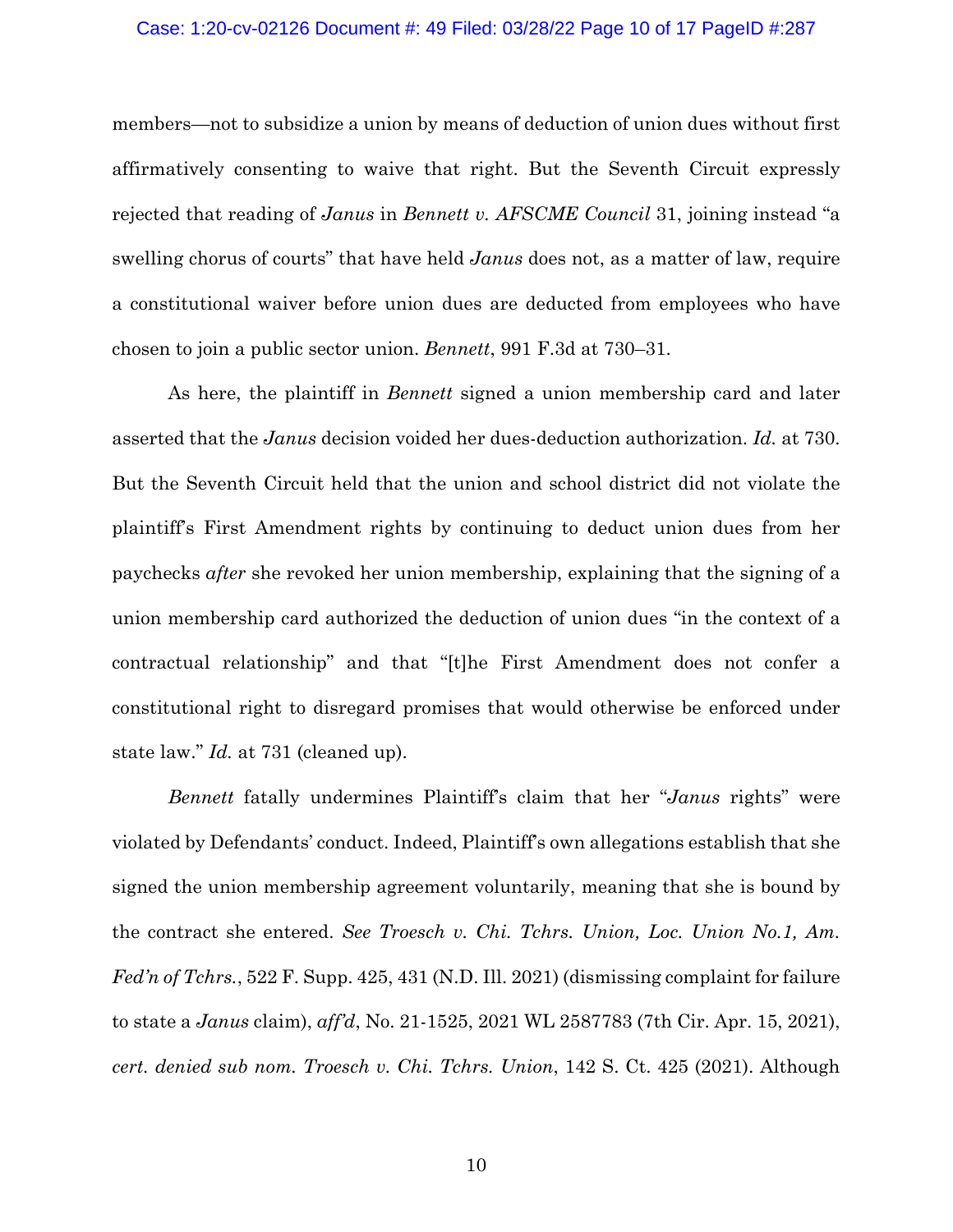#### Case: 1:20-cv-02126 Document #: 49 Filed: 03/28/22 Page 11 of 17 PageID #:288

the Court need look no further than *Janus* and *Bennett* to dispose of Plaintiff's First Amendment claim, an exploration of the record is necessary to demonstrate why Plaintiff's claim fails.

### *1. Plaintiff Voluntarily Joined the Union*

 It is undisputed that Plaintiff signed the union membership agreement and that such membership was not a condition of Plaintiff's employment. (*See* FAC ¶ 11– 12.) By its terms, the membership card was required to "authorize" the deduction of union dues and to "apply to be a member" in the union. (*Id.*, Exh. A.) Union membership was thus on an opt-in basis, not opt-out. (*Id*. ("I hereby apply to be a member"; "I hereby authorize . . . the [union] to act as my exclusive representative with my employer[.]").)

Plaintiff now asserts that there is not "clear and convincing evidence that she provided affirmative consent to waive her right not to pay" union dues because, although she agreed to the terms of the membership agreement, Plaintiff did not specifically agree to give up her rights under *Janus* not to subsidize union speech. (*Id.* ¶ 3.) But this crabbed view finds no support in *Janus* or *Bennett*; *Janus* "said nothing about union members who, like [Plaintiff] voluntarily authorized the deduction of union dues." *Bennett*, 991 F.3d at 732.

Plaintiff does not dispute that she voluntarily signed the union membership card. (Dkt. 27 at 6 (Plaintiff "has never alleged that [the] September 13, 2019 statement caused her to involuntarily sign the union card on August 20, 2019").) Instead, Plaintiff alleges that "she filled out the union membership form" because she

11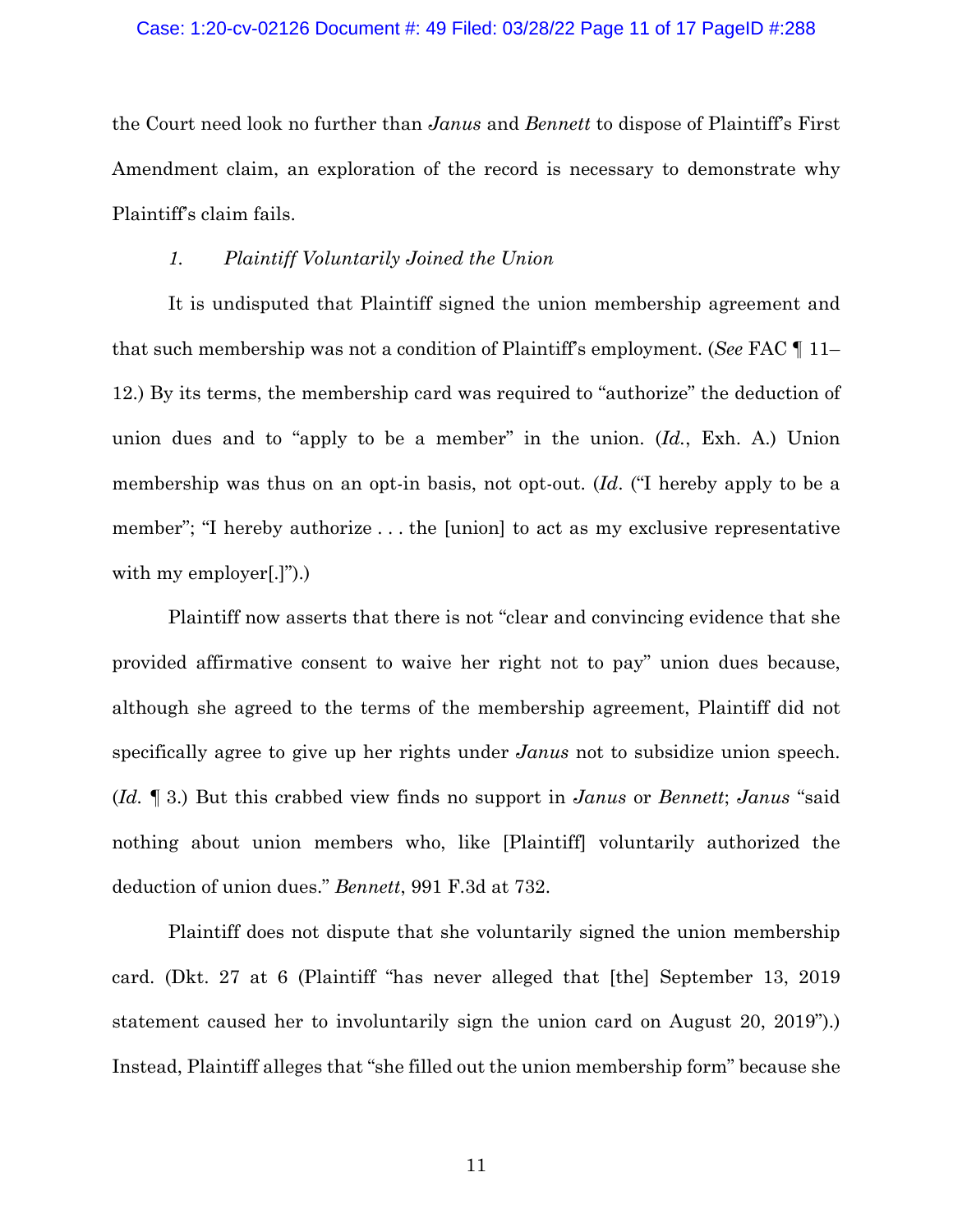## Case: 1:20-cv-02126 Document #: 49 Filed: 03/28/22 Page 12 of 17 PageID #:289

"[b]eliev[ed] it to be required" and "was unaware of the Supreme Court's *Janus* decision." (FAC ¶ 11.) A few days later, Plaintiff says, she realized her mistake and resigned her membership "[p]er the U.S. Supreme Court's decision in Janus [*sic*]." (*Id.*, Exh. B.) Plaintiff also alleges that the unrelated communication she received from "Mr. Weber" the following month—stating that Plaintiff "will pay union dues regardless of whether or not [Plaintiff is a] member"—caused her to believe that her request to resign "was effectively denied." (*Id*. ¶ 15.)

Although Plaintiff admits that the substance Weber's email "was not true"— Plaintiff concedes Defendants do not deduct union dues from nonmembers—Plaintiff maintains that she "did not know it was not true" at the time. (FAC ¶ 14.) This assertion is difficult to square with Plaintiff's Exhibits B and C, which reflect, in detail, Plaintiff's apparent certitude—two weeks before she received the Weber email—that she was *not* obligated to remain a union member or to pay dues as a nonmember:

# **Effective immediately, I resign my membership from the Union and all affiliated unions and wish to be considered a nonmember.**

Per the U.S. Supreme Court's decision in Janus v. AFSCME, I cannot be required to pay any dues or fees to a union to maintain my job.

**Therefore, neither the Union nor my Employer is authorized to enforce any authorization** I previously gave or may be perceived to have given pursuant to a signed authorization form, or any authorization that Employer has inferred on my behalf, allowing Employer to make an automatic payroll deduction for Union dues or fees.

**Furthermore, any restriction on the timing of revoking a dues/fees deduction is invalid because any previous**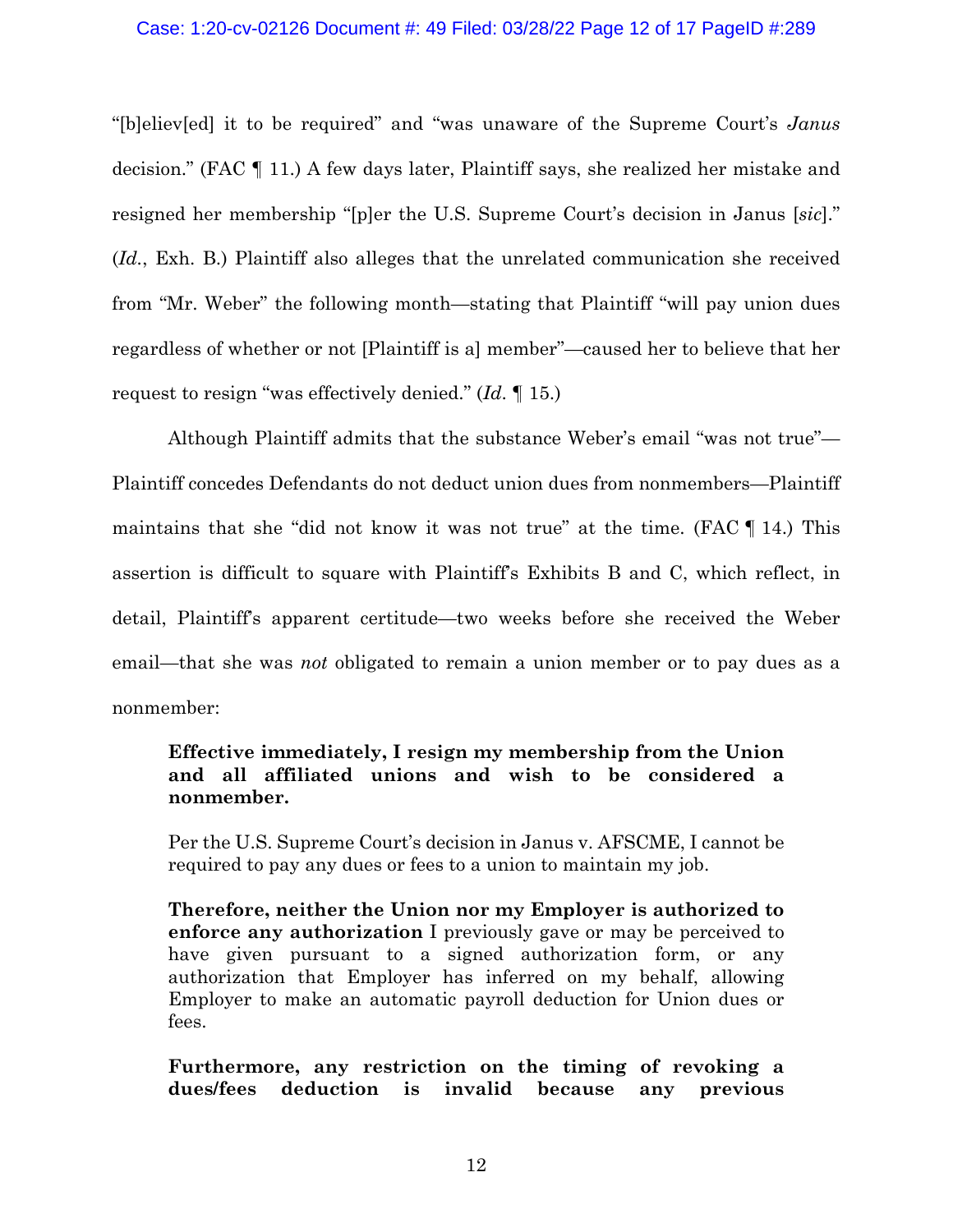# **authorization was signed under a framework Janus declared unconstitutional.**

If you refuse to accept this letter as both an effective resignation and my immediate revocation of the automatic dues or fees deduction, please inform me immediately, in writing, of exactly what must be done to revoke my automatic dues or fees deduction authorization and resign my membership in the Union.

Please respond promptly. Any further collection of dues or fees will constitute a violation of my rights under the U.S. Constitution.

(*Id.*, Exhs. B & C.)

Plaintiff's assertion that she thought her resignation was rejected is also belied

by Plaintiff's allegation that, on February 3, 2020, she "again contacted her union representative and the payroll department of the District"—the details are sketchy— "and explained that she wanted to resign her membership and stop paying dues." (*Id.* ¶ 17.) If Plaintiff truly believed that her earlier resignation request was *de facto* denied by the Weber email, it is odd that Plaintiff chose to reiterate that previouslyineffective request.

These discrepancies may be immaterial, however, because the Court is bound to accept Plaintiff's factual allegations as true and to draw all reasonable inferences in Plaintiff's favor. *See Iqbal*, 556 U.S. at 678. Doing just that, the Court understands the essence of Plaintiff's narrative to be as follows:

- $\triangleright$  Plaintiff signed a union membership application form on August 20, 2019, authorizing the Union to deduct dues from Plaintiff's earning "for a period of one year from the date of authorization." (FAC, Exh. A.)
- $\triangleright$  At the time she signed the form, Plaintiff did not know that joining the union was optional. (*Id.* ¶ 11.)
- $\triangleright$  On August 30, 2019, Plaintiff sent detailed letters to Defendants attempting to void her previously given authorization because "any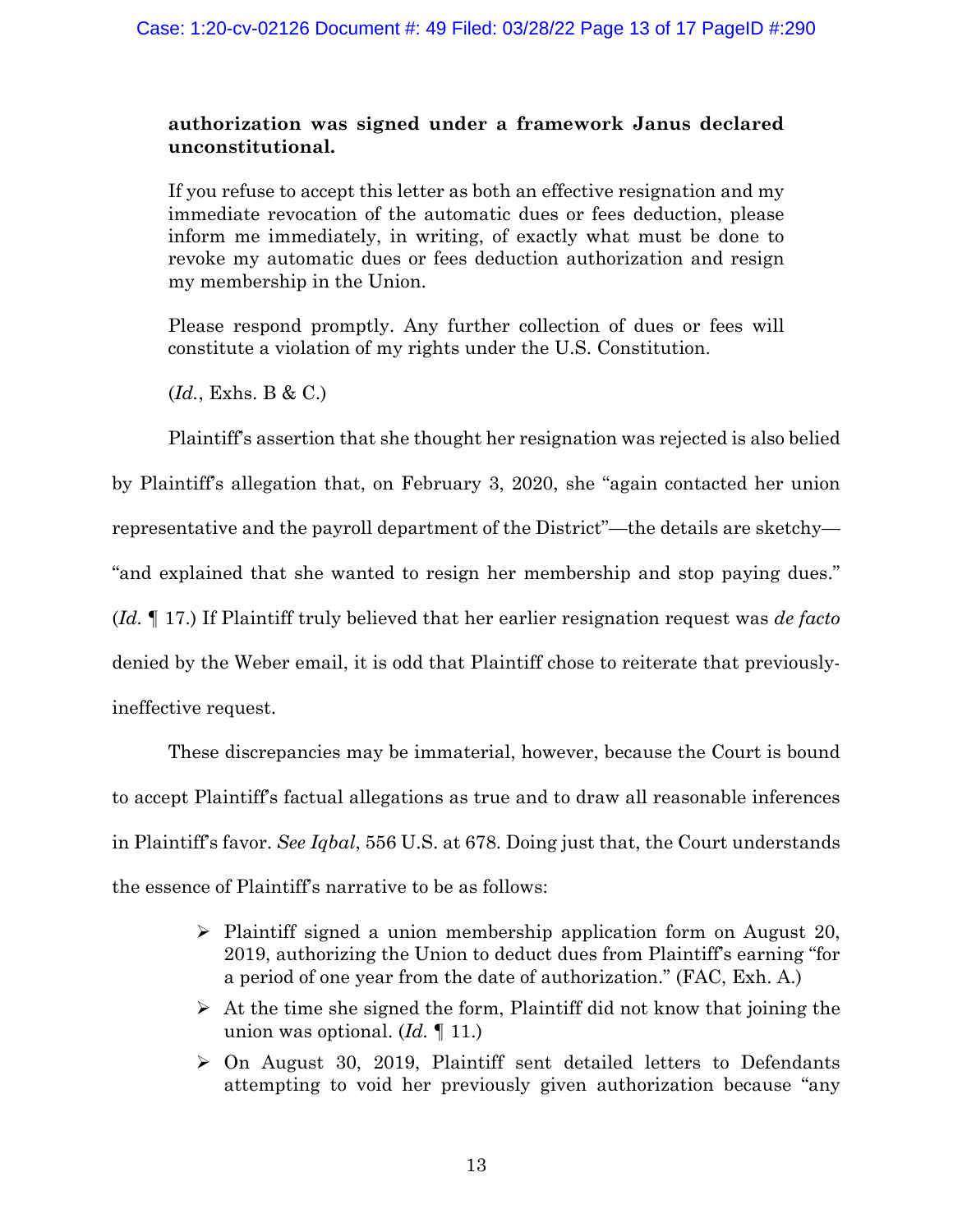previous authorization was signed under a framework *Janus* declared unconstitutional." (*Id.*, Exhs. B & C.)

- $\geq$  On September 13, 2019, Weber, a union representative, responded "you will pay union dues regardless whether or not you are a member" to a group email that happened to include Plaintiff as a recipient. (*Id.*, Exh. D.) Plaintiff interpreted the email to mean that her request to resign was denied. (*Id.* ¶ 15.)
- $\triangleright$  The District began deducting dues from Plaintiff's paycheck in January 2020. (*Id.* ¶ 16.)
- $\triangleright$  Plaintiff sent another letter to Defendants in February 2020 "explain[ing] that she wanted to resign her membership and stop paying dues." (*Id.* ¶ 17.)
- $\triangleright$  In response, the Union President explained to Plaintiff that, by signing the dues authorization card, Plaintiff "became a dues payer for at least 1 year." (*Id.*, Exh. E.)
- $\triangleright$  On April 10, 2020, soon after Plaintiff filed her initial complaint in this case, the Union President sent Plaintiff a letter acknowledging Plaintiff's resignation. (*Id.*, Exh. F.)

Even accepting Plaintiff's erroneous beliefs as true, Plaintiff's claim fails as a

matter of law. As explained above, Plaintiff voluntarily joined the union. As for Plaintiff's suggestion that her choice is not binding because it was ill-informed, the Court is aware of no authority (including *Janus*) that imposes a duty of informed consent to apply for membership in a union. Put differently, *Janus* did not mandate the workplace equivalent of *Miranda* warnings<sup>3</sup> before an employee's application to join a public-sector union could be presumed valid. *See Bennett*, 991 F.3d at 732 ("The Court [in *Janus*] made clear that a union may collect dues when an 'employee affirmatively consents to pay.' ").

# *2. Plaintiff is Contractually Bound by her Union Membership Agreement*

Plaintiff nonetheless insists that, because she "was not told that joining or

<sup>3</sup> *Miranda v. Arizona*, 384 U.S. 436 (1966).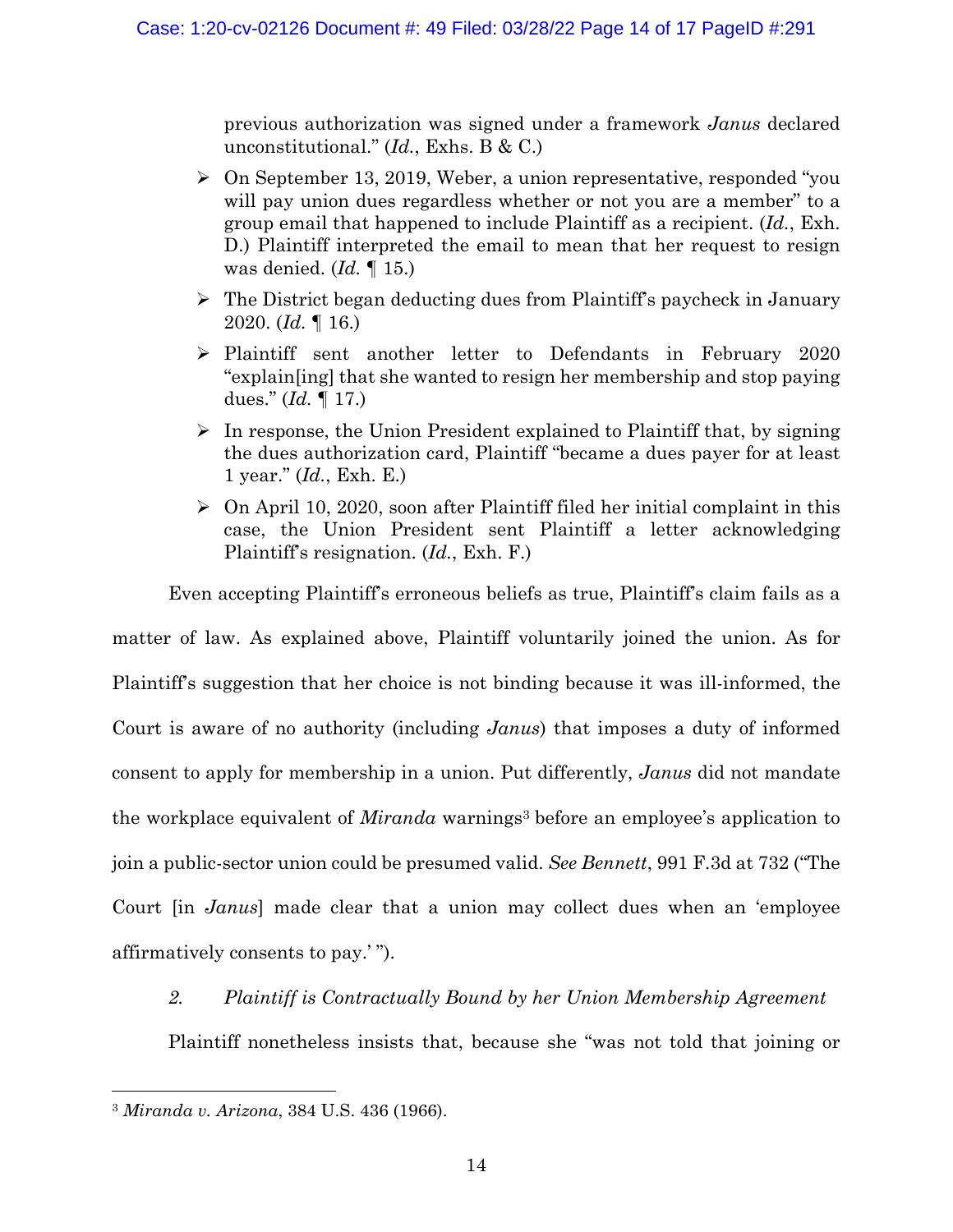## Case: 1:20-cv-02126 Document #: 49 Filed: 03/28/22 Page 15 of 17 PageID #:292

paying the Union was optional," the withholding of union dues from her paycheck violated her First Amendment rights. (Dkt. 27 at 2–5, 11.) But the Seventh Circuit has explained that *Janus* "in no way created a new First Amendment waiver requirement for union members before dues are deducted pursuant to a voluntary agreement." *Bennett*, 991 F.3d at 732 (quoting *Belgau v. Inslee*, 975 F.3d 940, 952 (9th Cir. 2020)); *id.* ("one 'cannot simultaneously choose to both join the Union and not pay union dues' ") (quoting *Oliver v. Serv. Emps. Int'l Union Loc.* 668 F. App'x 76, 79 n.3 (3d Cir. 2020)). Plaintiff's voluntary act of signing and submitting a union membership application card means that the concern in *Janus*—nonmembers being forced to pay union dues—is not present here. *See Belgau*, 975 F.3d at 952 (Supreme Court only "discussed constitutional waiver *because* it concluded that nonmembers' First Amendment right had been infringed"); *see also Bennett*, 991 F.3d at 732–33 ("[Plaintiff] is not a nonmember as the term was used in *Janus*. . . . [Plaintiff] does not fall within the sweep of *Janus*' waiver requirement").

By signing the application card, Plaintiff was bound to the terms of the membership agreement. As *Bennett* explained, the First Amendment does not "render unenforceable any legal obligations or restrictions that are self-imposed through a contract." *Bennett*, 991 F.3d at 731 (cleaned up). Nor does it "confer . . . a constitutional right to disregard promises that would otherwise be enforced under state law." *Id.* (quoting *Cohen v. Cowles Media Co.*, 501 U.S. 663, 672 (1991)). In the time since *Bennett* was decided, many courts have recognized that "*Janus* does not articulate a path 'to escape the terms' of an agreement to pay union dues." *Troesch*,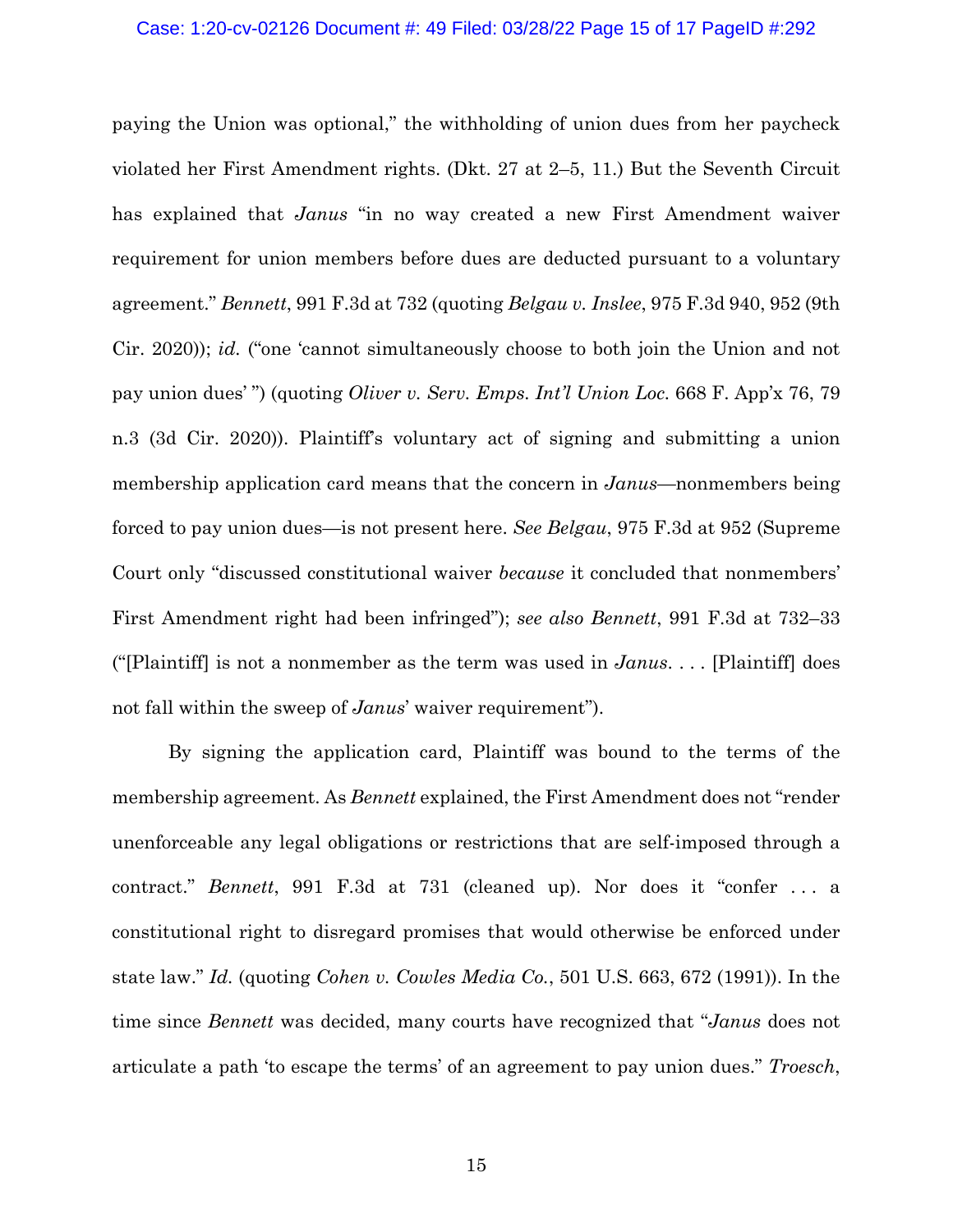## Case: 1:20-cv-02126 Document #: 49 Filed: 03/28/22 Page 16 of 17 PageID #:293

522 F. Supp. at 431 (collecting cases). Plaintiff voluntarily entered into a one-year contract with the Union, which necessarily included a dues-paying obligation for one year even if Plaintiff later wanted to escape those terms. (FAC, Exh. A ("This voluntary authorization and assignment shall be irrevocable . . . for a period of one year").) Regardless of Plaintiff's back-and-forth with the union and its representatives, and regardless of the union's later decision to grant Plaintiff an early release from the agreement, Plaintiff can be held to that obligation without running afoul of *Janus* and the First Amendment. *See Bennett*, 991 F.3d at 731.

 $\star$  \*  $\star$  \*

In sum, Plaintiff's complaint does not raise a right to relief beyond the speculative level. *See Twombly*, 550 U.S. at 555. Plaintiff may now regret her earlier decision to join the Union, but that does not render her knowing and voluntary choice nonconsensual. Unlike the proscribed conduct by Janus' employer, the District's deductions of dues from Plaintiff's earnings were made in compliance with Plaintiff's explicit written instructions. *See Troesch*, 522 F. Supp. at 431 (dismissing complaint where "Plaintiffs do not identify 'even a whiff of compulsion' that led them to sign the [union] agreements in the first place"). In the light of Plaintiff's voluntary agreement to pay union dues, and in the absence of any legitimate claim of compulsion, Plaintiff has failed to state a First Amendment claim against Defendants.<sup>4</sup>

<sup>4</sup> Because Plaintiff's First Amendment claim does not implicate *Janus*, the Court need not address whether the Union is a "state actor" engaging in "state action."